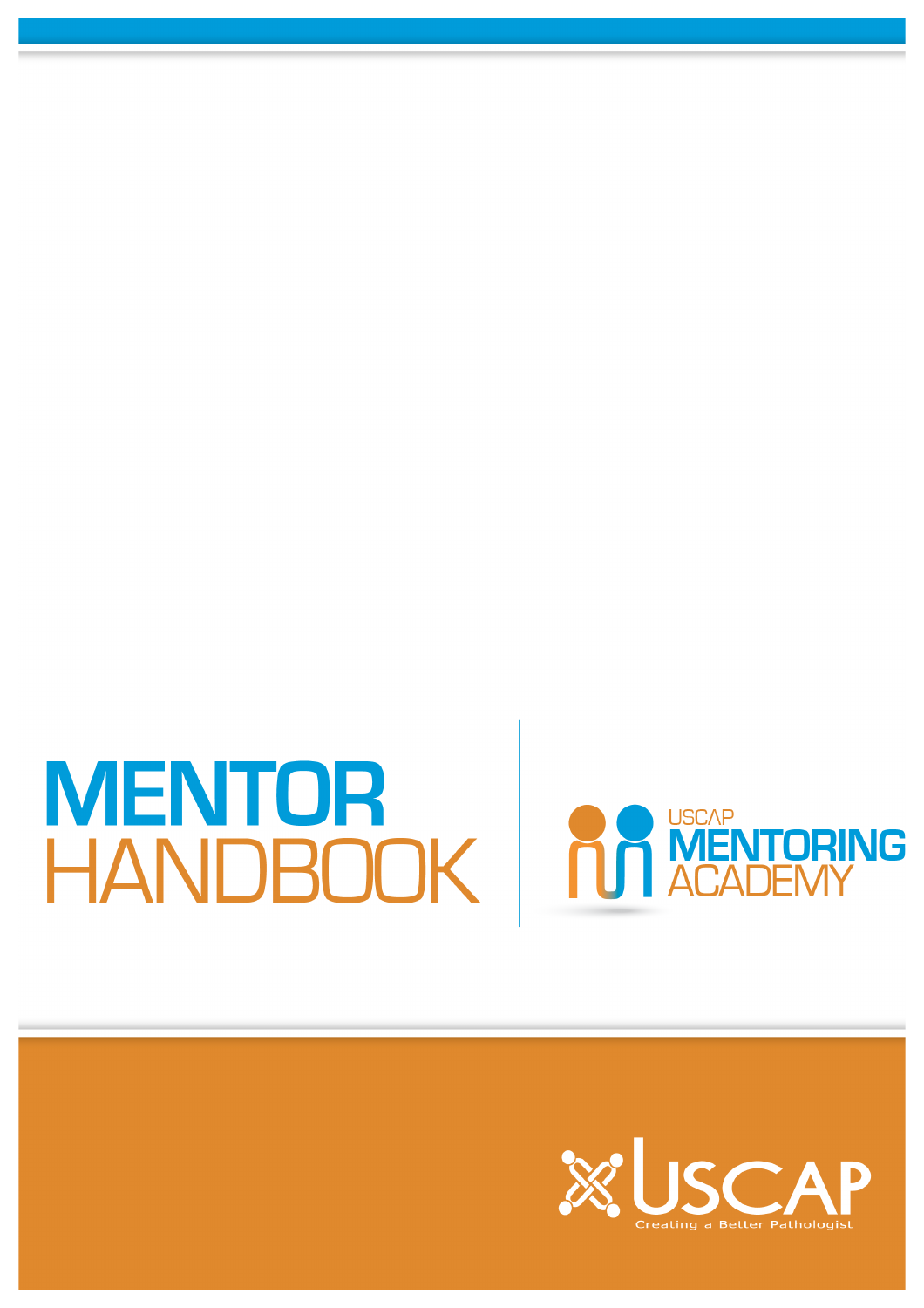

As a mentor, you will invest your time, energy and expertise to nurture the growth of another person. You are the special person who helps others reach their potential. Your style may range from that of a persistent encourager who boosts self-confidence to that of a stern taskmaster who teaches a mentee to appreciate excellence in performance. Whatever your style, it is your care that really matters.

Mentoring is an all-encompassing way to encourage personal growth. Mentoring is often spoken about in corporate circles, but the impact of mentoring can be much deeper than just job skills. Mentors can touch every facet of a mentee's being if the mentee accepts and applies the mentor's wisdom in diverse ways. It is a process in which the mentor and mentee work together to discover and develop the mentee's latent abilities and encourage the mentee to acquire knowledge and skills as opportunities arise. The mentor serves as a tutor, counselor, and friend, enabling the mentee to sharpen skills and increase knowledge.

The following guidelines will help you get the most out of your mentoring relationship.

# **CONTENTS**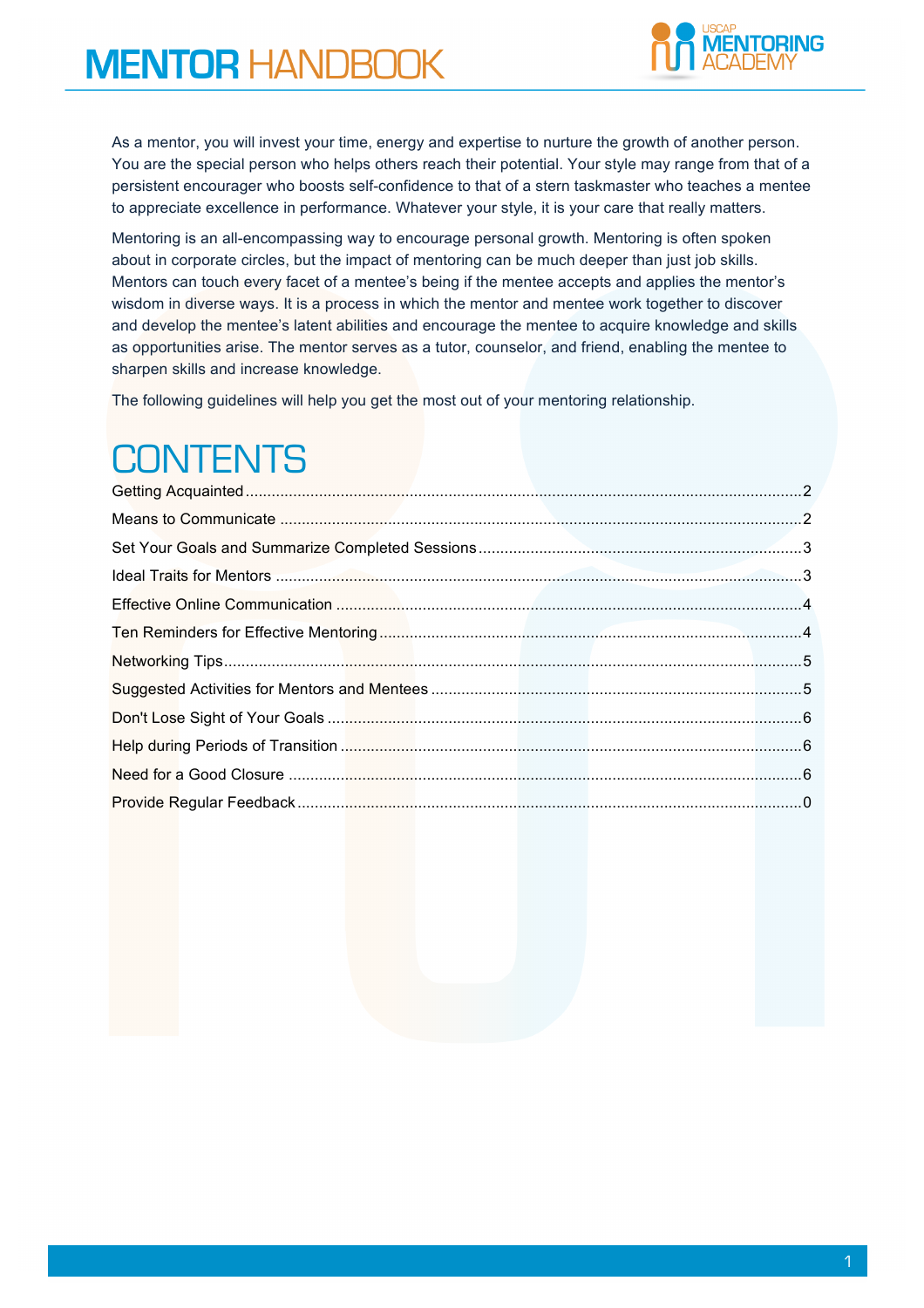# **MENTOR HANDBOOK** GETTING ACQUAINTED



*"Fit and chemistry must be considered when pairing the mentor and the protégé. If the two don't get along, it matters little what each can offer the other in terms of knowledge and skills."*

—Michael Zey, Building a Successful Formal Mentor Program

An important part of getting acquainted is determining compatibility. Your mentee should schedule one or two sessions to informally get to know each other before more intense goal-setting. If you sense poor chemistry and worry that it might get in the way of productive mentoring discussions, bring your concern to your mentee and alert an administrator. It is better to discover an imperfect match early.

To begin getting to know each other, online messaging is an unintimidating, flexible approach. Many people find it easier to open up to someone new in writing. Your Mentoring Area includes a messaging component where you can get to know each other, plan meetings, or even discuss progress on tasks and milestones. To break the ice, try sharing a little about yourself:

- $\checkmark$  Jobs, hobbies, and extracurricular activities
- $\checkmark$  Research, projects, or career-related accomplishments
- $\checkmark$  Ways of balancing work with your personal life
- $\checkmark$  Your favorite class in college, favorite book, favorite movie, etc.

As you get to know each other better, your mentee is encouraged to voice concerns regarding their goals. In some cases you may need to take the initiative to help your mentee express these uncertainties. If your mentee lacks the lexicon to discuss certain issues with you, he or she may try to paraphrase. Take care to understand what your mentee is trying to say. Although it might take several online discussions to clarify a point, your mentee will appreciate your patience.

# MEANS TO COMMUNICATE

There are various ways in which you can communicate with your mentee. These include:

- ü Email
- $\checkmark$  Discussion boards
- $\checkmark$  Audio or video conversations using Skype
- $\checkmark$  Meeting in person

When in-person interaction is not possible due to distance and time, we strongly encourage you to use the rich online communication mechanisms found in the mentoring portal, including the messaging feature in the Mentoring Area.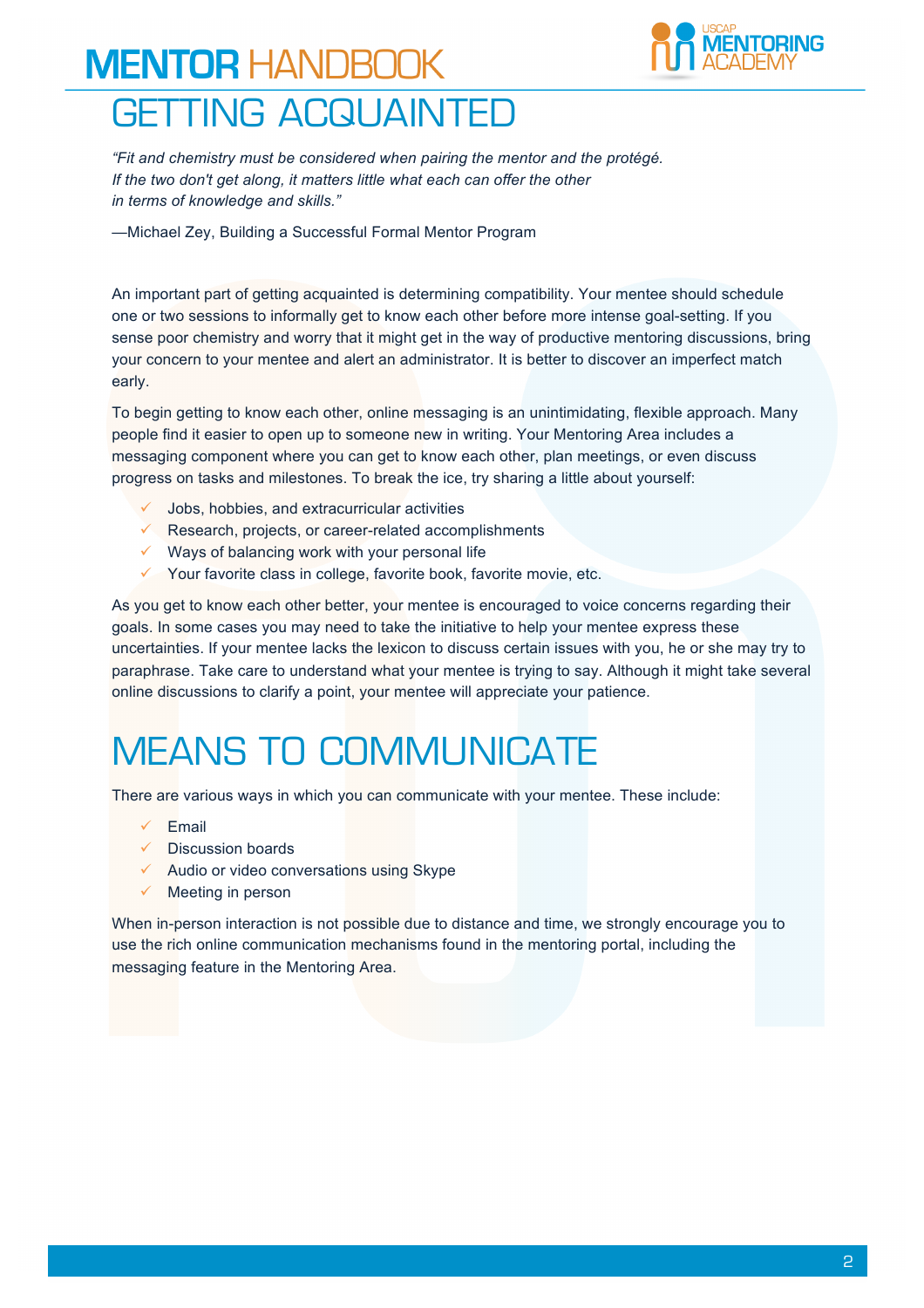

#### SET YOUR GOALS AND SUMMARIZE COMPLETED SESSIONS

It is important to set concrete goals with your mentee.

We encourage mentees to take charge of setting pace and direction, and to explore with you how you can help them attain goals. One way you can help is by holding your mentee accountable for developing and recording goals. After each meeting, you and your mentee should record a summary in order to form new action items and goals.

Decide on the number of goals you believe can be accomplished within the context of a new relationship and the time you can devote to it. Define anticipated challenges such as availability of advancement opportunities, need to further formal education, time required to develop a new skill or competency. Refer to your matched profiles for common points of interest/expertise that may help you formulate your goals. Avoid global concept goals that may be beyond reach of the relationship.

If your mentee has difficulty expressing goals, you can help by asking the following questions:

- **What are your goals for this mentoring relationship?** (e.g., competency development, career advancement, leadership skills development, gain knowledge in a particular topic area, etc.)
- **How will you know if you reached these goals?** (e.g., improved performance, promoted, attained a new credential, etc.)
- **What challenges can you anticipate?** (e.g., availability of advancement opportunities, need to further formal education, time needed to develop a new skill or competency)

Additionally, take a moment to reflect on your own personal goals. Beyond the rewards of helping to shape another's growth, is there anything *you* wish to develop? Do you want to become a better mentor, communicator, listener, or leader? Are you seeking greater self-awareness and fresh perspectives? You will get more out of mentoring if you keep your goals in mind from the start.

Develop metrics or an alternative measurement tool to assess progress and adjust effort; how is it determined if goals are reached? (improved performance, promotion, new credential, accepted abstract or program, USCAP committee appointment, award recipient, ambassadorship). Agree, up front, to respect deadlines and milestone dates. Create a reward system to recognize an effective relationship. Define *in advance* how to conclude a healthy relationship or opt out of a relationship that doesn't work.

# IDEAL TRAITS FOR MENTORS

Several traits will help you to be an effective mentor:

- **Inspire—Mentors are more effective when they inspire their mentees. By setting an example,** you may be able to motivate your mentee towards future paths that are beyond his or her original dreams. Challenge your mentee to find importance in what he or she aspires to do. Help your mentee create a future vision.
- ü **Be an active listener**—A sign of good listening is that your mentee feels he or she has been clearly heard and understood. Your mentee feels accepted and more willing to place trust in the mentoring relationship. To demonstrate active listening, show interest in things your mentee has mentioned in the past.
- ü **Share similar experiences**—Mentors are not expected to be superheroes. Most of the time, they are people who have already been through what their mentees now face. Help your mentee feel empowered to embrace challenges by sharing your experiences.
- **Provide corrective feedback in an encouraging manner—It is not easy to take feedback** well. However, hearing it in a motivating and encouraging tone can help your mentee accept and apply feedback readily.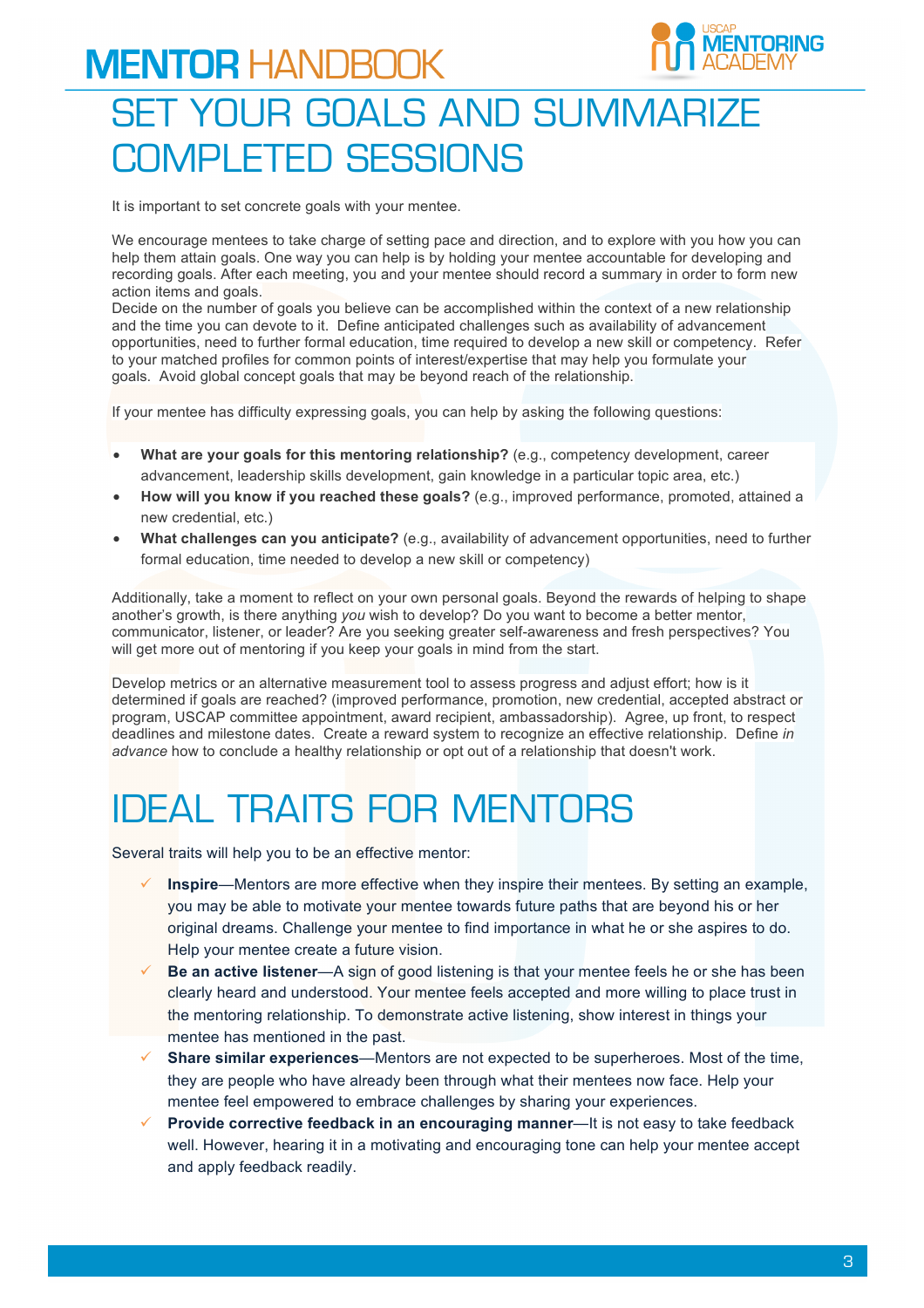

ü **Speak of your mentee in positive or neutral ways**—Your mentee needs to trust that your discussions are confidential and that the mentoring relationship is mutually supportive. When speaking of your mentee to others, provide only positive or neutral comments.

#### EFFECTIVE ONLINE COMMUNICATION

Communication is a two-way process that includes just about any type of interaction with another person, from subtle to overt. Poor communication can leave us feeling angry or worried.

In person or on the phone, you can use voice modulation, facial expressions, and hand gestures to convey meaning. Because those cues are absent in writing, written communication is a skill and an art. The better people can express themselves, the more the relationship will deepen.

When communicating through writing, the following tips will help prevent miscommunication.

- **Meaningful subject line—A** good subject line ensures that the recipient recognizes the importance of your message and doesn't delete it accidentally. The subject line should also serve as a summary, providing a clear idea of the topic you want to discuss.
- **Clear and concise messages—Take the time to write clear, concise messages.** Correspondingly, if you receive messages that are not clear and concise, take the time to get clarification. Do you clearly understand your mentee's message? If not, provide an opportunity to restate, elaborate or reconsider the intended message.
- ü **Investigating assumptions—**What assumptions may have been made, whether stated explicitly or not? To uncover assumptions and prevent misinterpretations, state your understanding of your mentee's message or ask for clarification.
- **Communicating about communication—It is very important to inform your mentee of your** schedule well in advance. This prevents the unnecessary frustration of a communication breakdown.

Online messaging has its challenges, but it also has advantages in many situations. If you use the messaging section of your Mentoring Connection Area liberally and thoughtfully, you are more likely to be productive.

#### TEN REMINDERS FOR EFFECTIVE **MENTORING**

- 1. Demonstrate interest, helpful intent, and involvement. When you talk with your mentee, clear your mind of unnecessary thoughts so that you can offer your undivided attention.
- 2. Establish rapport by learning or remembering personal information about your mentee.
- 3. Begin by focusing on strengths and potentials rather than limitations.
- 4. Keep in frequent contact with your mentee. Even a short email or phone call can make a big difference.
- 5. Be available and keep your appointments.
- 6. Hold your mentee accountable for commitments and goals. Follow up frequently.
- 7. Don't be critical of other colleagues to your mentee.
- 8. Consistently evaluate the effectiveness of your mentoring and adjust your style as needed.
- 9. Be yourself and allow your mentee to do the same.
- 10. Remember that active listening is one of the most important skills of a good mentor.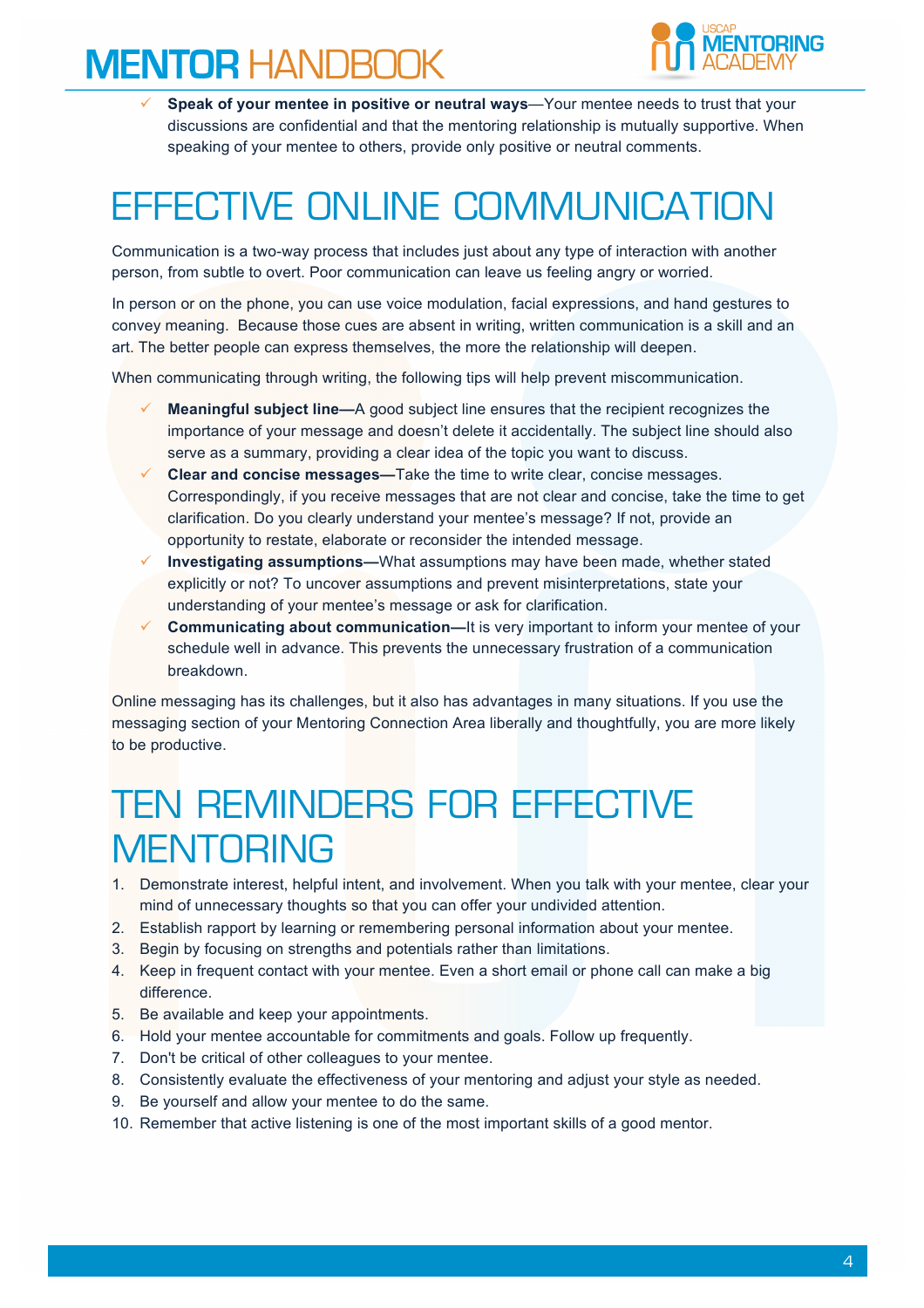# **MENTOR HANDBOOK** NETWORKING TIPS



In your daily life, you probably network all the time simply by meeting, connecting, and keeping in touch with others. You know firsthand that quality relationships can enrich your life and empower you to achieve your goals. Your mentee likely also realizes that it's important to develop and maintain a strong network, and would appreciate hearing your personal approach. Some suggestions on how to help:

- Let your mentee know how networking has helped you advance your career, from landing a job or promotion to finding new clients.
- $\checkmark$  Share ideas about how to better communicate, making sure to build on your mentee's comfort level with networking. Examples include smiling, eye contact, active listening, body language, complimenting, and finding common interests over which to connect.
- Share your techniques for starting conversations, such as an opening line when meeting people or a list of get-to-know-you questions.
- $\checkmark$  Share your thoughts on unethical networking practices. For example, you can tell your mentee why it is never a good practice to contact long-forgotten connections only when you need something like a job referral.
- Finally, we hope you will be willing to share a few contacts that may help your mentee reach his or her goals.

#### SUGGESTED ACTIVITIES FOR MENTORS AND MENTEES

If you meet your mentee in person, here are some suggested activities:

- Meet for lunch and get to know each other over goal-oriented topics such as favorite classes, career path, and hobbies.
- $\checkmark$  Introduce your colleagues, especially anyone who may be of professional interest to your mentee.
- $\checkmark$  Tour the facilities together or introduce some of your favorite places in your city.
- $\checkmark$  Attend cultural and sporting events together.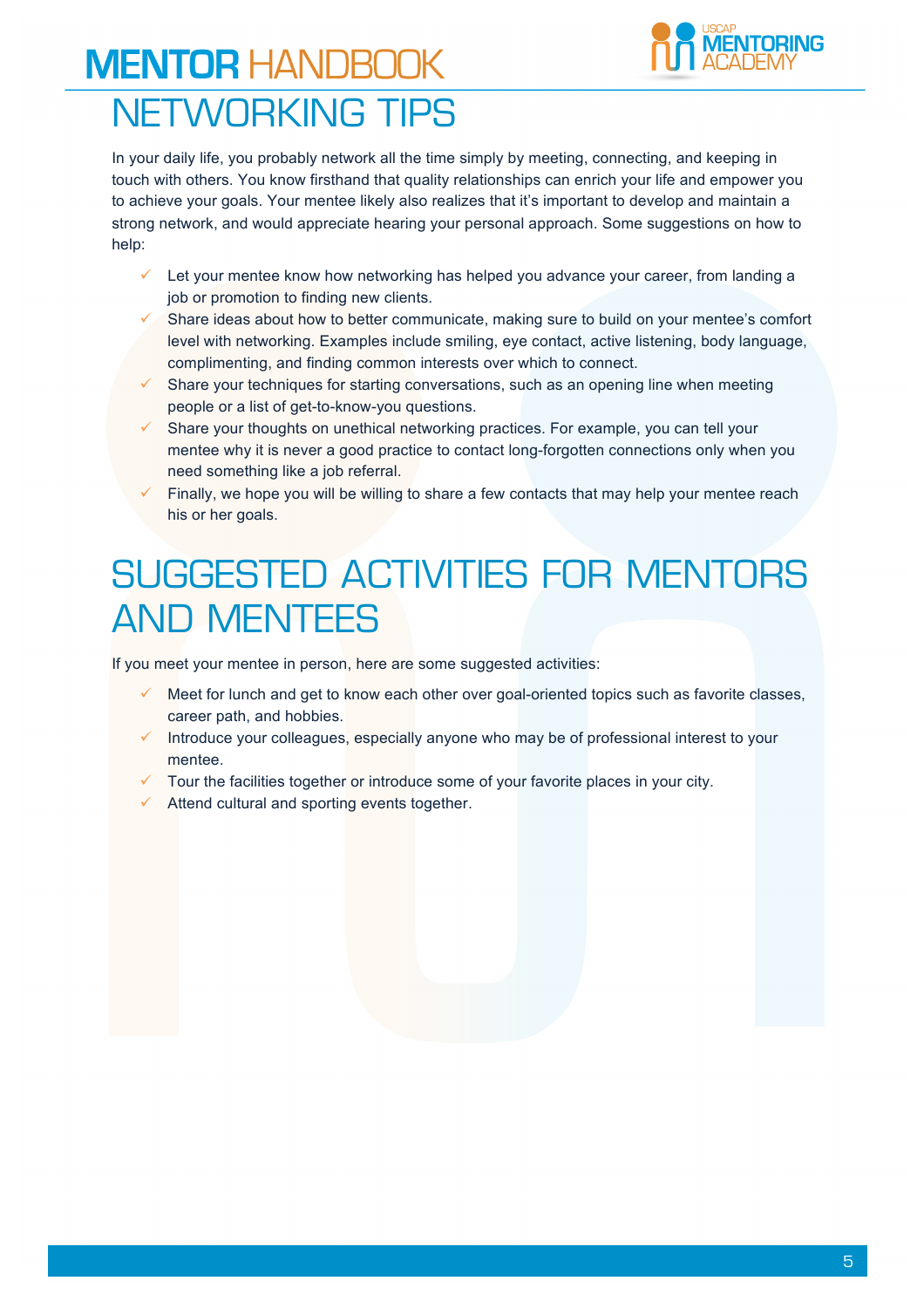

## DON'T LOSE SIGHT OF YOUR GOALS

There might be times in your mentoring relationship when progress might stagnate and you need to re-energize. At such times, try the following:

- K Revisit the goals that you have set for your mentoring partnership and for yourself. Are you on course?
- $\checkmark$  Could you have done something better? Enthusiasm can help you and your partner move forward.
- $\checkmark$  Do you think you need to extend the mentoring period? Learning, as they say, never stops.

Your partnership will be more successful if you both regularly reaffirm goals and commitment.

# HELP DURING PERIODS OF **TRANSITION**

As the mentoring partnership nears completion, your mentee may wonder whether his or her takeaways will smooth the transition to future endeavors. There may be loose ends yet to tie and some fears about moving on.

It's important to discuss your mentee's transition to post-mentoring endeavors. You may be in a position to help your mentee better prepare for what lies ahead and thus reduce any anxiety about the changes that await around the corner. Your advice could help your mentee realize his or her full potential.

Nothing can replace experience!

# NEED FOR A GOOD CLOSURE

When mentoring partnerships end, some do so with goals accomplished. Some do not, for a number of reasons. Yet even unproductive mentoring relationships can benefit from good closure. A successful exit strategy includes five steps:

- 1. **Processing conclusions**—Process the learning that took place while working towards goals.
- 11. **Integrating what was learned**—Discuss how to apply and take learning to the next level.
- 12. **Celebrating success**—Plan a mutually satisfying way to celebrate achievement and new beginnings.
- 13. **Redefining the relationship**—Talk with your mentee about whether the relationship is to continue, and what it will look like: will you become a colleague, a friend, or something else?.
- 14. **Moving on**—Both partners let go and identify ways of keeping in touch, if appropriate and mutually desired.